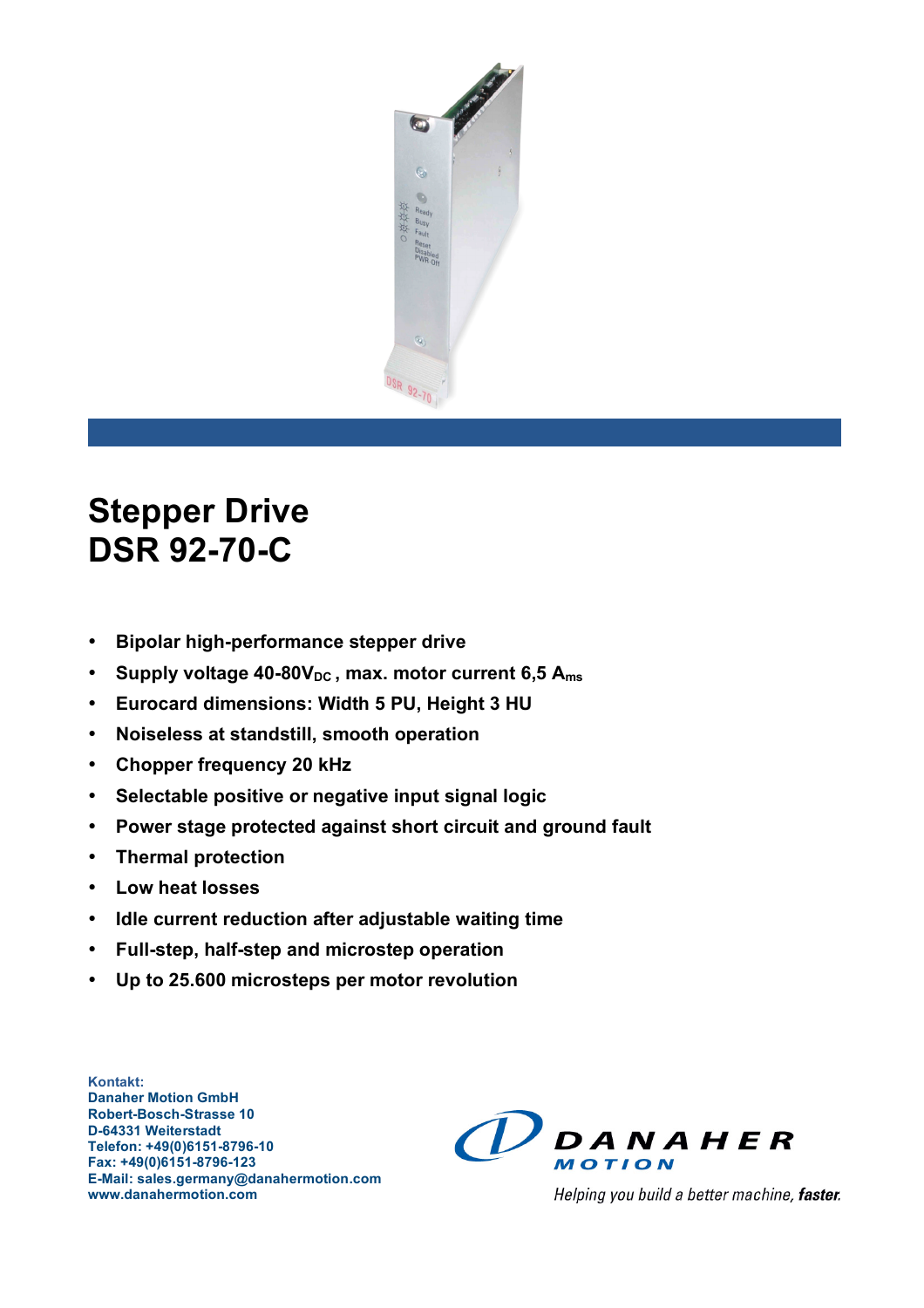The DSR modules are compact, microstep stepper drive modules, intended to drive 2-phase stepper motors. Different switch and jumper settings allow optimal adaption to the individual application. The units are designed for rack mount and own one 32-pin DIN 41612 strip connector for all electrical connections.

#### **The most important features are:**

- **· Bipolar power stage**
- **· Different user selectable microstepping resolutions**
- **· Idle current reduction**

DSR motor current ranges from 0,3 Arms to 6,5 Arms, selectable by means of a rotary HEX switch. A max. peak current of approx. 9,2 A at microstep operation is available and corresponds to 6,5 Arms full step current. Working from a DC power supply between 40 and 80 Vdc, the stepper drive produces well controlled motor phase currents. 14 different step resolutions are selectable.

### **Technical Data**

| <b>Supply Voltage</b> | 70 $V_{DC}$ power supply voltage range 40 to-80 $V_{DC}$                                                                                                                                                                   |  |  |
|-----------------------|----------------------------------------------------------------------------------------------------------------------------------------------------------------------------------------------------------------------------|--|--|
| <b>Motor Current</b>  | Max. 9,2 Apeak (6,5Arms)<br>16 values ranging from 0,3 to 6,5 A <sub>rms</sub> selectable by means of a rotary HEX switch<br>Suitable for all 2-phase stepper motors in 4/6/8 lead versions                                |  |  |
| <b>Idle Current</b>   | Idle current reduction at standstill (40% or 20% of operating current) after 50, 100 or 1000 ms<br>after the last step command (deactivation possible).<br>Selection between positive or negative logic by jumper setting. |  |  |
| <b>Inputs</b>         | Selection between positive or negative logic via jumper                                                                                                                                                                    |  |  |
| - Step                | Max. input frequency: 500 kHz (Pulse duty factor: 50%)                                                                                                                                                                     |  |  |
| - Direction           | Reversal of motor direction; selection of preferred direction with jumper                                                                                                                                                  |  |  |
| - Deactivation        | If activated motor current is switched of                                                                                                                                                                                  |  |  |
| - Boost               | Increases motor current by approx. 30% if activated                                                                                                                                                                        |  |  |
| - Reset               | Resets power stage to the initial status                                                                                                                                                                                   |  |  |
| - decimal/binary      | If activated the decimal step modus is chosen.<br>Switches between full and half step if full step modus is chosen                                                                                                         |  |  |
| <b>Outputs</b>        | Open-collector, active low, max. 0,2A @ 40V                                                                                                                                                                                |  |  |
| - Basic Position      | Displays: - every 4th pulse in full step operation<br>- every 8th pulse in half step operation<br>- every 16th pulse in 800-step operation<br>- every nth in m-step operation ( $n = m/50$ )                               |  |  |
| - Error               | Common error signal: can be set as opening or closing type contact                                                                                                                                                         |  |  |
| Error                 | Status display: multi-color LED<br>white: reset/power off; green: stand by; yellow: motor runs; red: fault                                                                                                                 |  |  |
| <b>Temperature</b>    | $0 - 40$ °C ambient temperature                                                                                                                                                                                            |  |  |
| <b>Humidity</b>       | 10 - 90%, non-condensing                                                                                                                                                                                                   |  |  |
| <b>Front Panel</b>    | FP/DSR (5TE) Front panel has to be ordered separately                                                                                                                                                                      |  |  |
| <b>Back Panel</b>     | DSR-MB-KIT<br>Back panel with pluggable screw terminals for logic signals and motor. Back<br>panel has to be ordered separately                                                                                            |  |  |